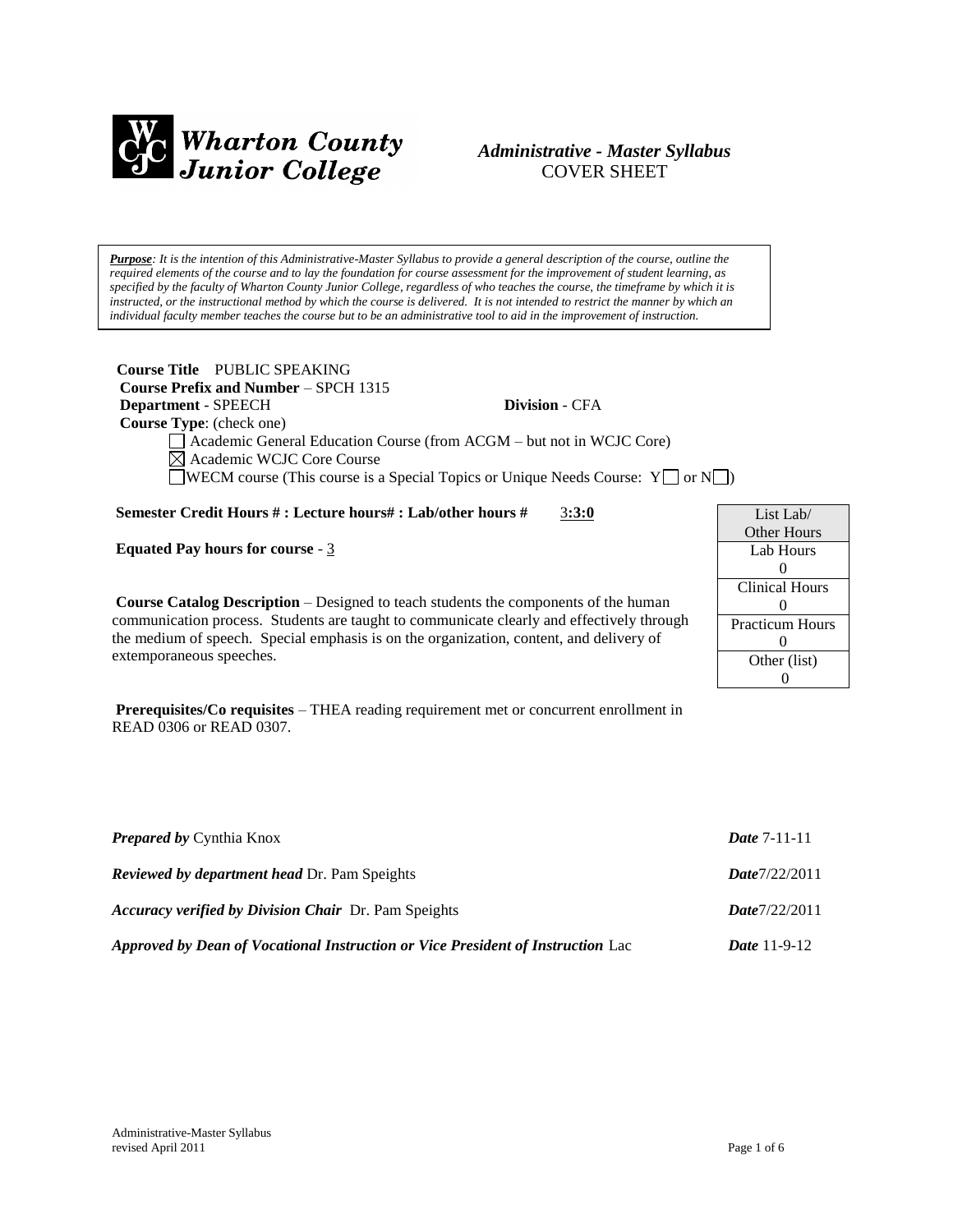

**I. Topical Outline** – Each offering of this course must include the following topics:

Elements of public speaking, basic communication theory Communication apprehension Listening Topic, purpose, thesis Researching the speech topic Audience Analysis Organizational patterns Introductions, conclusions, transitions Outlining Effective speech delivery Developing the informative speech Developing the persuasive speech

#### **II. Course Learning Outcomes**

| <b>Course Learning Outcome</b>                                                                                                                                                                                                                                                                                                                                                                                                                                                                                                                                                                                                                                                         | <b>Method of Assessment</b>                                                                                                                                                                                                                                                                                                                                                                                                                                                                                                                                                                                                                             |
|----------------------------------------------------------------------------------------------------------------------------------------------------------------------------------------------------------------------------------------------------------------------------------------------------------------------------------------------------------------------------------------------------------------------------------------------------------------------------------------------------------------------------------------------------------------------------------------------------------------------------------------------------------------------------------------|---------------------------------------------------------------------------------------------------------------------------------------------------------------------------------------------------------------------------------------------------------------------------------------------------------------------------------------------------------------------------------------------------------------------------------------------------------------------------------------------------------------------------------------------------------------------------------------------------------------------------------------------------------|
| Describe the importance of public speaking as a<br>communication process.<br>2. Recognize the basic responsibilities of a public<br>speaker.<br>3. Display the qualities of good listening.<br>4. Apply appropriate communication<br>apprehension strategies.<br>5. Define and implement thesis statements.<br>6. Demonstrate use of appropriate language<br>during class, speeches, and activities.<br>7. Develop and use formal speech outlines.<br>8. Demonstrate the effective use of supporting<br>documentation.<br>9. Organize the content of a speech.<br>10. Identify elements in audience analysis<br>11. Practice and deliver a speech.<br>12. Use visual aids effectively. | Students will prepare four to five oral<br>presentations to demonstrate their comprehension<br>and proficiency skills. The following outcomes<br>are assessed during at least one presentation. The<br>choice of which presentation/s varies according to<br>the teaching style of the individual instructor.<br>Outcomes assessed at least once (and may be<br>assessed with each presentation) include:<br>$\#3, \#4, \#5, \#6, \#7, \#8, \#9, \#10, \#11, \#12.$<br>This course requires a departmental exit exam in<br>which knowledge of theory and communication<br>concepts are assessed. Outcomes assessed include:<br>#1, #2, #5, #9, and #10. |
|                                                                                                                                                                                                                                                                                                                                                                                                                                                                                                                                                                                                                                                                                        |                                                                                                                                                                                                                                                                                                                                                                                                                                                                                                                                                                                                                                                         |

#### **III. Required Text(s), Optional Text(s) and/or Materials to be Supplied by Student.**

A textbook will be utilized that effectively discusses oral presentation of ideas, research and organization of materials, as well as basic communication theory. Currently, the required text is: The Pocket Guide to Public Speaking by Dan O'Hair.

DK Guide to Public Speaking by Lisa A. Ford-Brown, Pearson, Current Edition

#### **IV. Suggested Course Maximum** – 25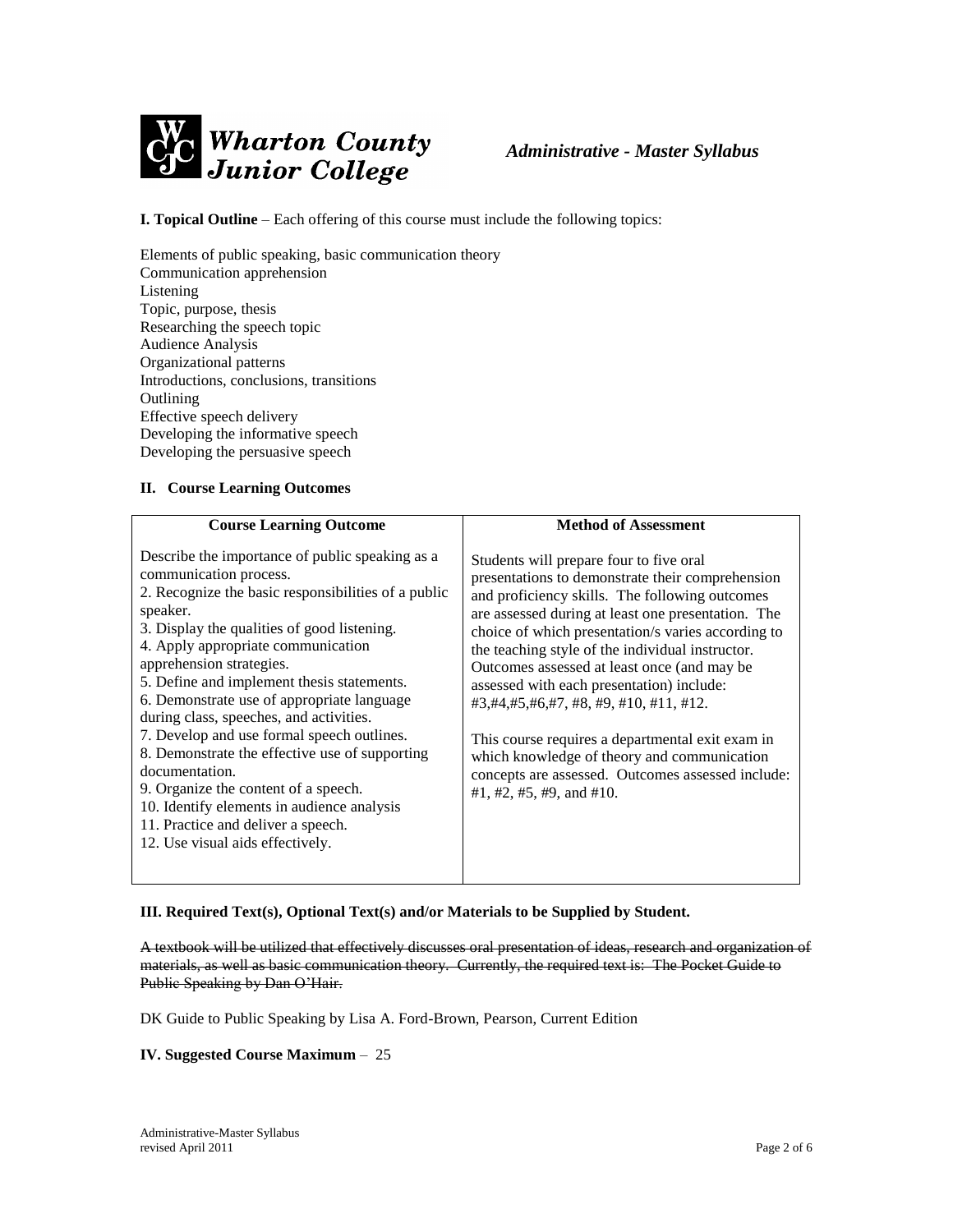**V. List any specific spatial or physical requirements beyond a typical classroom required to teach the course**.

Smart classroom with podium.

#### **VI. Course Requirements/Grading System – Describe any course specific requirements such as research papers or reading assignments and the generalized grading format for the course**

Four or five oral presentations will be delivered in front of an audience during the semester. The speech presentations will represent at least 50% of the overall average in the class. Additionally, all students must take the departmental exit exam. Examination items consist of one or more of the following: multiple choice, short answer, true/false, matching, fill-in-the-blank, and essay.

### **VII. Curriculum Checklist**

- **Academic General Education Course** (from ACGM – but not in WCJC Core) No additional documentation needed

#### - **Academic WCJC Core Course**

Attach the Core Curriculum Checklist, including the following:

- Basic Intellectual Competencies
- Perspectives
- Exemplary Educational Objectives

#### - **WECM Courses**

If needed, revise the Program SCANS Matrix & Competencies Checklist.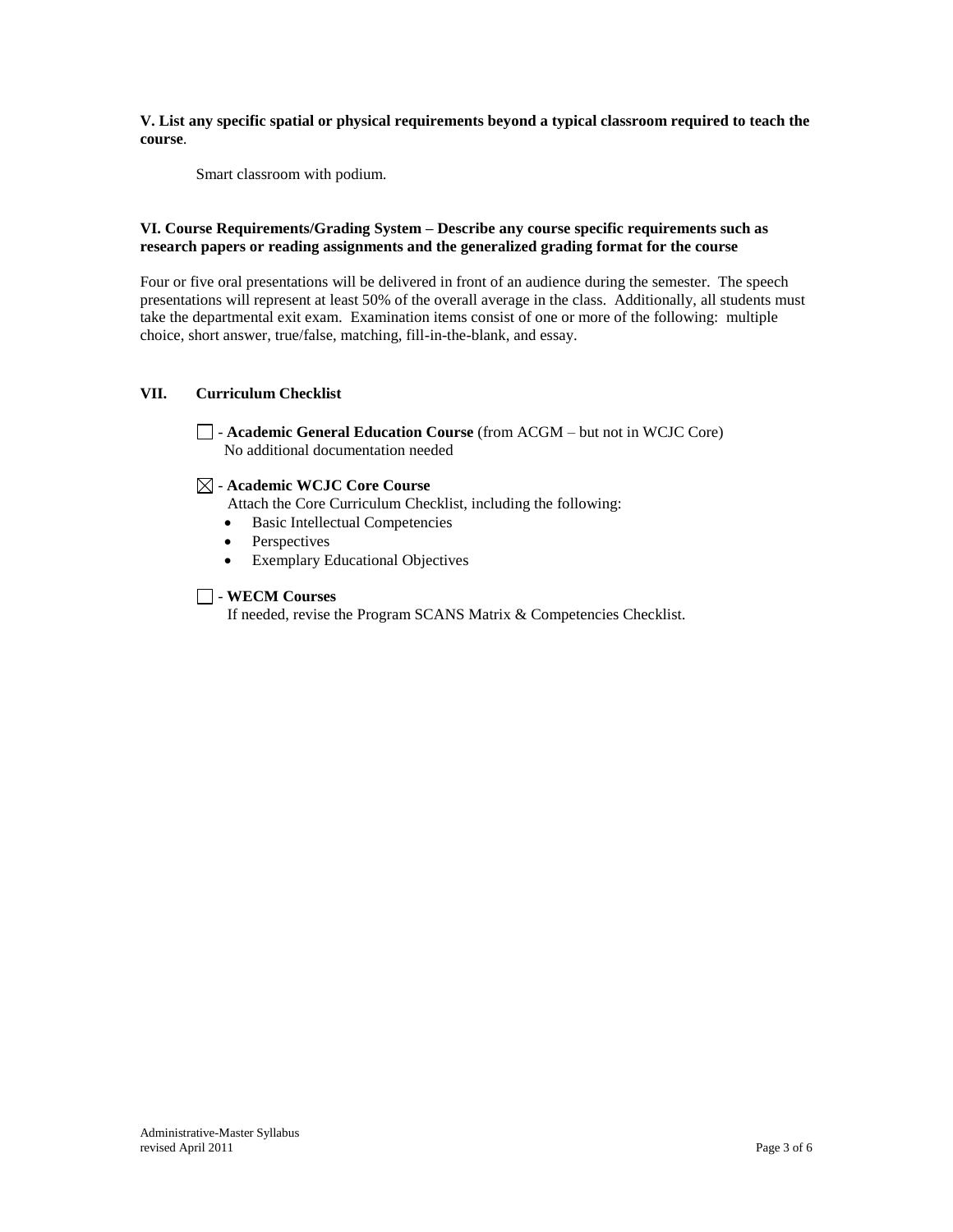

## **Page 1: Competencies**

| Course Prefix & Number: SPCH 1315                                                                                                                                                                                                                                                     |                                                                                                                                                                                                                                                                                                                                                                                                                                                                                                                                    |  |
|---------------------------------------------------------------------------------------------------------------------------------------------------------------------------------------------------------------------------------------------------------------------------------------|------------------------------------------------------------------------------------------------------------------------------------------------------------------------------------------------------------------------------------------------------------------------------------------------------------------------------------------------------------------------------------------------------------------------------------------------------------------------------------------------------------------------------------|--|
|                                                                                                                                                                                                                                                                                       |                                                                                                                                                                                                                                                                                                                                                                                                                                                                                                                                    |  |
| Competency                                                                                                                                                                                                                                                                            | <b>Method of Assessment</b>                                                                                                                                                                                                                                                                                                                                                                                                                                                                                                        |  |
| READING: Reading at the college level means the ability to analyze and<br>interpret a variety of printed materials - books, articles, and documents.                                                                                                                                  |                                                                                                                                                                                                                                                                                                                                                                                                                                                                                                                                    |  |
| WRITING: Competency in writing is the ability to produce clear, correct,<br>and coherent prose adapted to purpose, occasion, and audience.                                                                                                                                            | 1. Students develop outlines for their presentations.<br>2. Students develop speeches according to appropriate<br>organizational patterns.<br>3. Students communicate orally, as part of their presentations, a<br>clear connection to the purpose, occasion, and their specific<br>audience.                                                                                                                                                                                                                                      |  |
| SPEAKING: Competence in speaking is the ability to communicate orally<br>in clear, coherent, and persuasive language appropriate to purpose,<br>occasion, and audience.                                                                                                               | The student is required to demonstrate oral communication skills<br>by presenting four to five speeches during the semester.<br>Audience analysis, language appropriateness, and effective<br>articulation of purpose and occasion are included in the teacher's<br>rubrics.                                                                                                                                                                                                                                                       |  |
| LISTENING: Listening at the college level means the ability to analyze<br>and interpret various forms of spoken communication.                                                                                                                                                        | The course requires students to<br>1. participate effectively in group discussions<br>2. apply active listening skills in interpersonal settings<br>3. apply active listening skills as audience members during other's<br>presentations.<br>4. successfully pass written tests based upon listening to lecture<br>materials                                                                                                                                                                                                       |  |
| CRITICAL THINKING: Critical thinking embraces methods for applying<br>both qualitative and quantitative skills analytically and creatively to subject supporting evidence in speech preparation.<br>matter in order to evaluate arguments and to construct alternative<br>strategies. | 1. Students will participate in logical organization of ideas backed by<br>2. The course uses "hands on" approaches to teach concepts. These<br>activities give students an opportunity to make judgments, make logical<br>decisions, and analyze the credibility of documentation.<br>3. The course uses a variety of instructional methods in addition to<br>lecture. These include collaborative group work, Socratic dialog,<br>research projects, creative projects, thus promoting problem solving and<br>construct analysis |  |
| COMPUTER LITERACY: Computer literacy at the college level means<br>the ability to use computer-based technology in communicating, solving<br>problems, and acquiring information.                                                                                                     |                                                                                                                                                                                                                                                                                                                                                                                                                                                                                                                                    |  |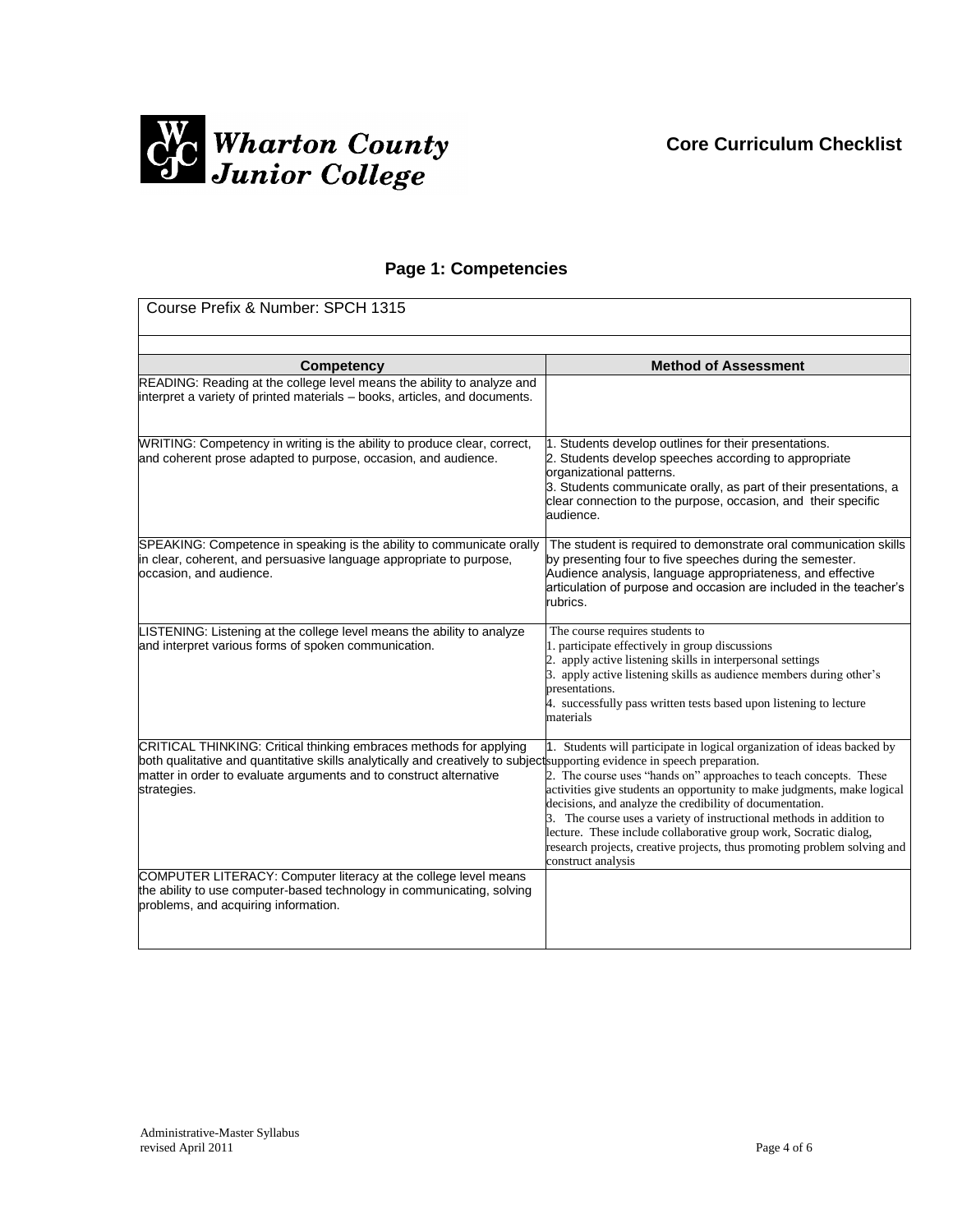# **Core Curriculum Checklist**



## **Page 2: Perspectives**

| Course Prefix & Number: SPCH 1315                                                                                                                                                                                                                                     |                                                                                                                                                                                                                                                                                                                                                                                                                            |  |  |
|-----------------------------------------------------------------------------------------------------------------------------------------------------------------------------------------------------------------------------------------------------------------------|----------------------------------------------------------------------------------------------------------------------------------------------------------------------------------------------------------------------------------------------------------------------------------------------------------------------------------------------------------------------------------------------------------------------------|--|--|
|                                                                                                                                                                                                                                                                       |                                                                                                                                                                                                                                                                                                                                                                                                                            |  |  |
| <b>Perspective</b>                                                                                                                                                                                                                                                    | <b>Method of Assessment</b>                                                                                                                                                                                                                                                                                                                                                                                                |  |  |
| 1. Establish broad and multiple perspectives of the individual in<br>relationship to the larger society and world in which he or she lives, and<br>help the student to understand the responsibilities of living in a culturally-<br>and ethically-diversified world; | Students will perform audience analysis as part of their<br>preparation for speeches. Consequently, the cultural diversity of<br>the audience becomes a factor considered.                                                                                                                                                                                                                                                 |  |  |
| 2. Stimulate a capacity to discuss and reflect upon individual, political,<br>economic, and social aspects of life to understand ways to be a<br>responsible member of society;                                                                                       | 1. A group assignment is mandatory in the course, demanding<br>small group communication skill development.<br>2. Informative and persuasive speeches are chosen with current<br>social and political issues in mind. Audience discussion and<br>response is encouraged as a natural part of the feedback<br>process.                                                                                                      |  |  |
| 3. Recognize the importance of maintaining health and wellness;                                                                                                                                                                                                       |                                                                                                                                                                                                                                                                                                                                                                                                                            |  |  |
| 4. Develop a capacity to use knowledge of how technology and science<br>affect lives:                                                                                                                                                                                 | Presentations may be developed using computer generated<br>visual aids. Students are encouraged to use powerpoint and<br>media to enhance their effectiveness. Informative or persuasive<br>speeches on topics related to technology and science are<br>appropriate and encouraged.                                                                                                                                        |  |  |
| 5. Develop personal values for ethical behavior;                                                                                                                                                                                                                      | Ethical considerations in public speaking are presented and<br>subsequently assessed via written exams. Additionally, the<br>application of the principles for ethical behavior is observed in the<br>speaking event.                                                                                                                                                                                                      |  |  |
| 6. Develop the ability to make aesthetic judgments;                                                                                                                                                                                                                   | By exposing the students to over 100 speeches by fellow<br>classmates the student will develop a keen understanding of what<br>visual aids are attractive and effective. Additionally they will<br>develop an appreciation for the attention getting artistry of props<br>and/or handouts. Subsequently, the student is assessed via<br>bresentational rubrics on their creative use and attractiveness of<br>visual aids. |  |  |
| 7. Use logical reasoning in problem solving;                                                                                                                                                                                                                          | 1. Students will participate in logical organization of ideas<br>backed by supporting evidence in speech preparation.<br>Assessment occurs in the speech evaluation.<br>2. Class activities give students an opportunity to problem solve,<br>make judgments, make logical decisions, and analyze the<br>credibility of documentation.                                                                                     |  |  |
| 8. Integrate knowledge and understanding of the interrelationships of the This class is a performance based course, the skills of which are<br>scholarly disciplines                                                                                                  | transferable to all other disciplines. Topic choices are chosen by<br>the students and may encompass a wide variety of disciplines.<br>Topic choice is assessed in the speech rubric.                                                                                                                                                                                                                                      |  |  |